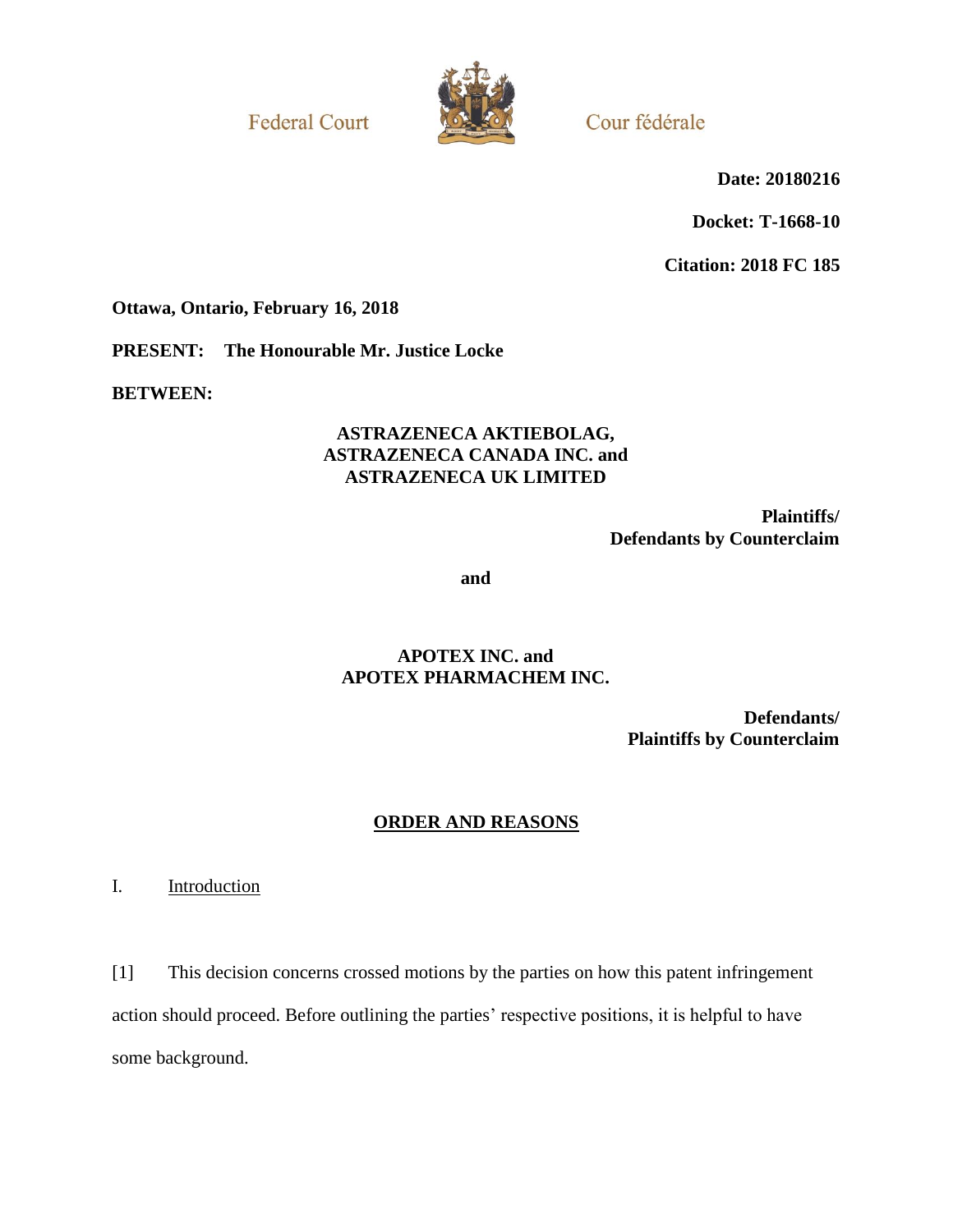[2] In February 2007, Apotex Inc. (Apotex) initiated steps to obtain permission to market a generic version of a pharmaceutical product marketed by AstraZeneca Canada Inc. (AstraZeneca) as Nexium. As part of this process, Apotex had to address 10 patents that AstraZeneca had identified on the patent list associated with its product under the *Patent Medicines (Notice of Compliance) Regulations*, SOR/93-133 (since amended) [the *Regulations*]. Apotex did this by serving AstraZeneca with seven notices dated January 17, 2008, alleging, for various reasons, that the listed patents should not impede Apotex from obtaining a notice of compliance (NOC) required for access to the market. In response to Apotex's notices of allegation, AstraZeneca commenced seven separate applications under the *Regulations* on March 7, 2008, each seeking to prohibit the Minister of Health from granting Apotex an NOC. These applications were all eventually discontinued or dismissed. Apotex obtained its NOC on June 17, 2010. Its generic product is called Apo-Esomeprazole.

[3] In October 2010, AstraZeneca and two affiliates (AstraZeneca Aktiebolag and AstraZeneca UK Limited) commenced the present action against Apotex and Apotex Pharmachem Inc. (Pharmachem) alleging infringement of Canadian Patent No. 2,139,653 (the 653 Patent) and Canadian Patent No. 2,193,994 (the 994 Patent). This action is referred to hereinafter as the Infringement Action. In the context of the Infringement Action, AstraZeneca and its two affiliates are referred to as the plaintiffs, and Apotex and Pharmachem are referred to as the defendants.

[4] A few months later, in March 2011, Apotex commenced a separate action (Federal Court No. T-389-11) under s. 8 of the *Regulations* against AstraZeneca seeking compensation for the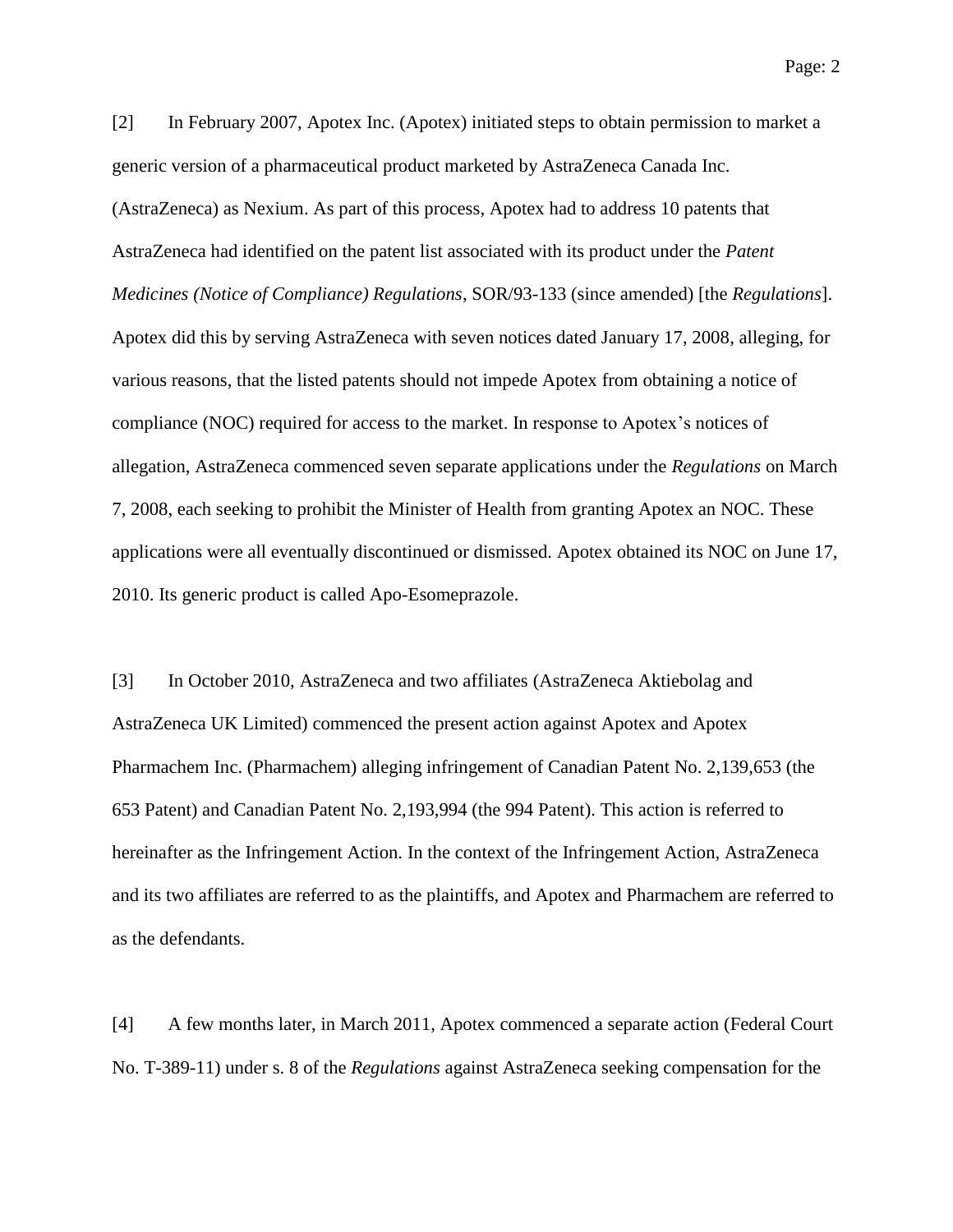alleged loss it suffered during the period that it was kept off the market by operation of the *Regulations*. This separate action is referred to hereinafter as the Section 8 Action.

[5] The Infringement Action was bifurcated to carve out the following issues: (i) any experimental and regulatory use exemption, (ii) the quantum of any damages or profits, and (iii) all issues pertaining to the 994 Patent. This left the parties to proceed to a first trial essentially on the 653 Patent alone. Since it was not disputed that Apo-Esomeprazole falls within the scope of the claims in issue of the 653 Patent, the only issues in dispute in the first trial in the Infringement Action concerned the validity of the 653 Patent.

[6] The trial was conducted before Justice Donald J. Rennie (then of this Court) from September to November 2013. The 653 Patent validity issues in dispute were (i) utility (or lack thereof), (ii) novelty (or anticipation), and (iii) inventiveness (or obviousness). Justice Rennie issued his decision (2014 FC 638) on July 2, 2014. He found that the 653 Patent had the required novelty and inventiveness, but that it was invalid because it lacked utility. The basis for the finding of lack of utility was that the 653 Patent makes a promise of a certain therapeutic benefit that had not been demonstrated, and could not be soundly predicted, at the date the patent was filed.

[7] The plaintiffs appealed to the Federal Court of Appeal (FCA) arguing that Justice Rennie had misconstrued the promise in question. For their part, the defendants argued that Justice Rennie had erred in finding that the 653 Patent was novel and inventive. The FCA dismissed the appeal concerning lack of utility, and found it therefore unnecessary to consider the issues of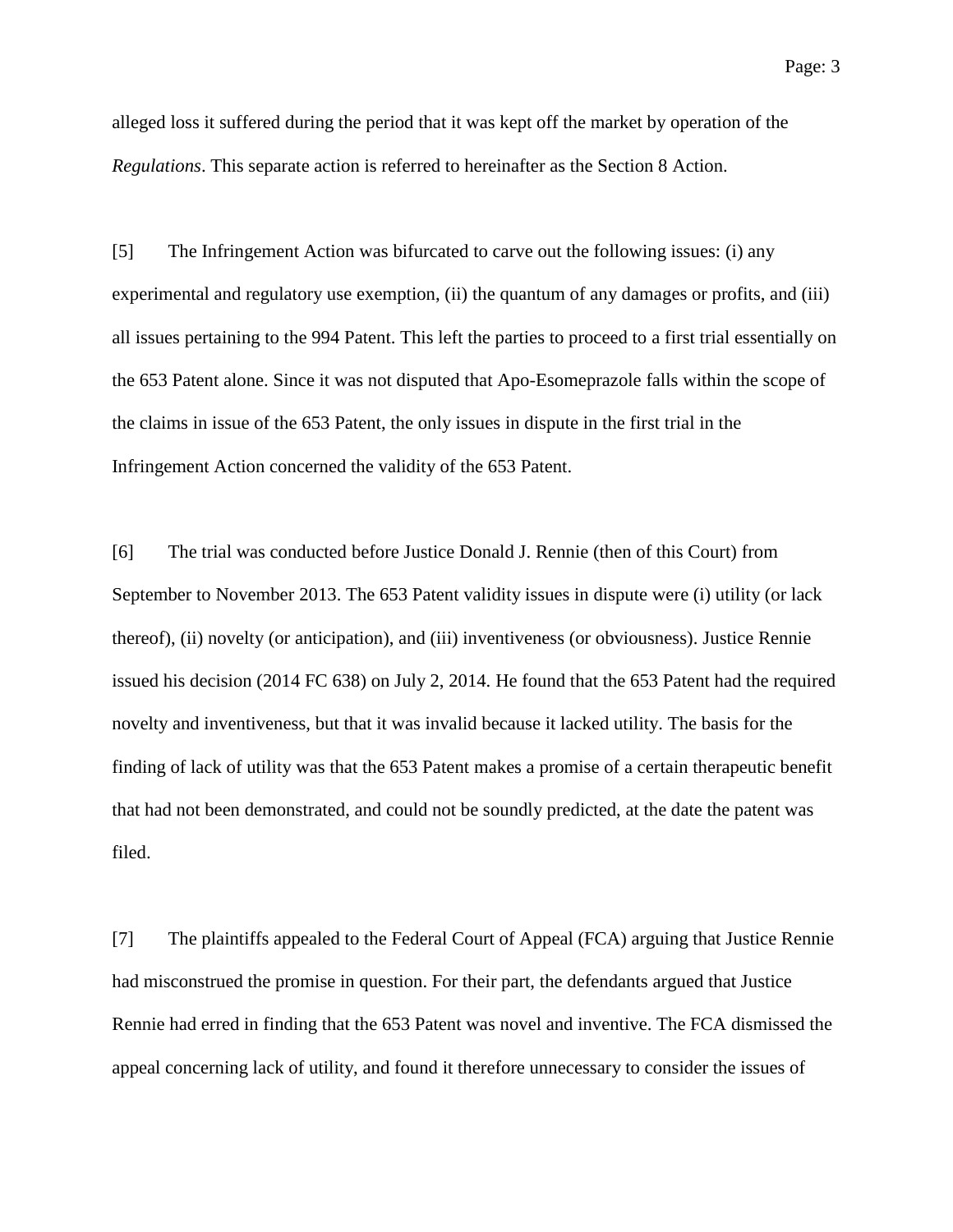novelty and inventiveness that the defendants had raised. Accordingly, Justice Rennie's decision stood unaltered.

[8] The plaintiffs then sought leave to appeal to the Supreme Court of Canada (SCC), which leave was granted. The appeal to the SCC was heard in November 2016.

[9] In May 2017, after the SCC hearing but before its decision, the Section 8 Action went to trial before me. The same trial was also to rule on issues pertaining to the 994 Patent in the Infringement Action, but the parties settled those issues.

[10] Recognizing that the decision of the SCC concerning the validity of the 653 Patent could have a profound effect on both the Section 8 Action and the Infringement Action, it was agreed during the trial that (i) I would not issue a decision regarding the issues at trial until after the SCC had issued its decision, and (ii) if the SCC were to reverse the FCA on the validity of the 653 Patent, I would give the parties an opportunity to make supplemental submissions.

[11] The SCC issued its decision (2017 SCC 36, the SCC's Decision) on June 30, 2017. The SCC ruled that the Promise Doctrine that had been applied by Justice Rennie is not the correct approach to determine the utility of a patent. The SCC allowed the appeal, set aside the decisions of Justice Rennie and the FCA, and declared that the 653 Patent is not invalid for lack of utility.

<span id="page-3-0"></span>[12] Following the SCC's Decision, the parties disagreed on its effect and on how to proceed in both the Section 8 Action and the Infringement Action. The plaintiffs took the position that the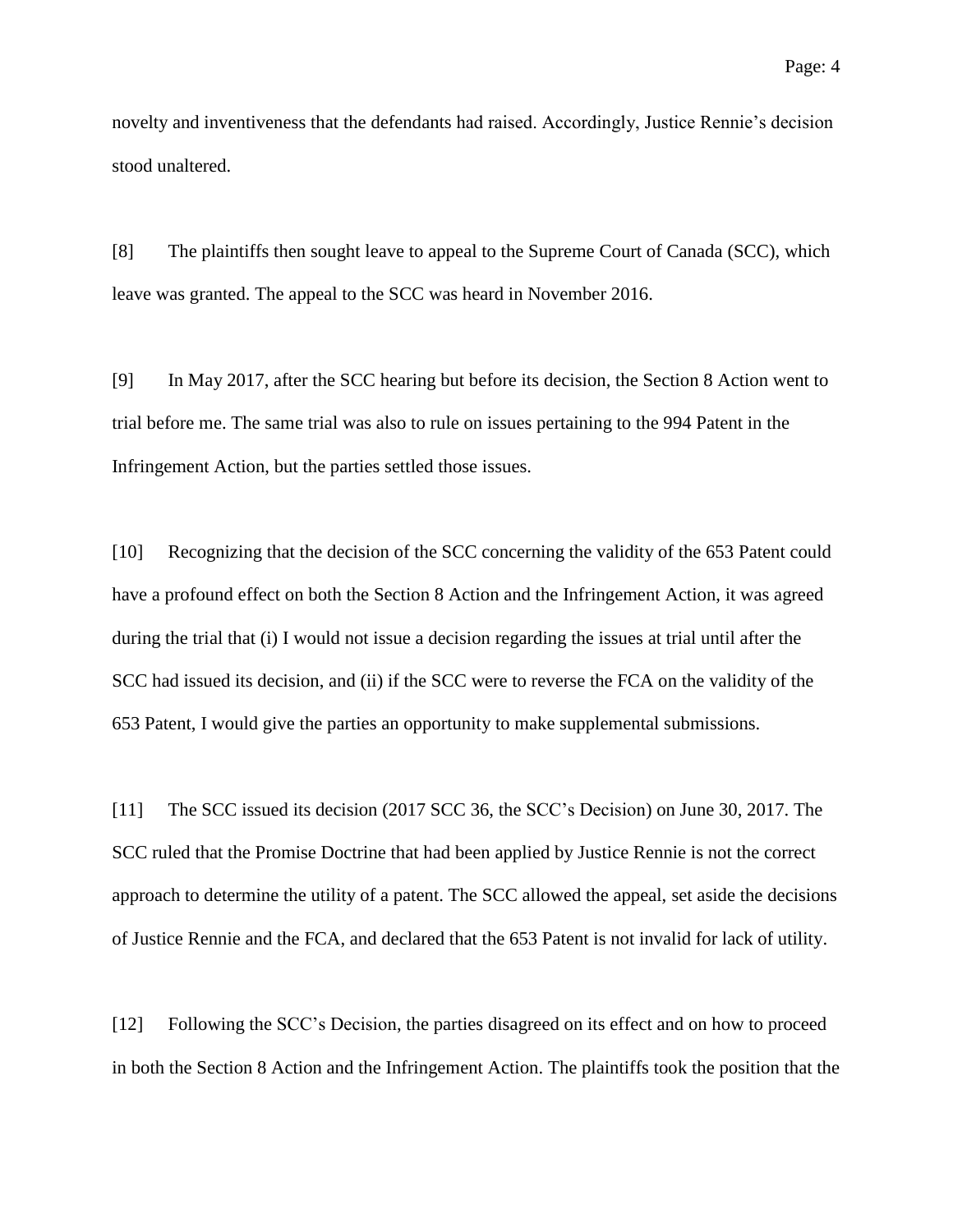Page: 5

validity of the 653 Patent had been fully and finally confirmed by the SCC, and that in the absence of any other non-infringement allegation, infringement of the 653 Patent was confirmed. As regards the Infringement Action, the plaintiffs argued that the matter should therefore proceed directly to a reference to determine the quantum of damages/profits. As regards the Section 8 Action, AstraZeneca argued that I would be in a position to render a decision upon receiving supplemental submissions.

[13] For its part, the defendants took the position that the SCC had merely set aside the finding that the 653 Patent was invalid for lack of utility. They argued that other grounds of invalidity remained in issue. Specifically, the defendants argued that the reversal on the utility issue meant that the FCA should have considered the other validity issues that it had determined were unnecessary to consider: novelty (or anticipation) and inventiveness (or obviousness). The defendants also noted that the SCC's Decision accepted that the problem of overpromising which was formerly addressed in the Promise Doctrine is indeed a mischief, and that such mischief can be addressed based on other grounds of invalidity. Accordingly, the defendants urged that the parties should be given an opportunity to address these other validity issues with additional evidence and argument.

[14] In August 2017, the defendants filed a motion with the SCC seeking (i) amendment of the SCC's judgment to remand certain 653 Patent validity issues to the Federal Court and others to the FCA, and (ii) a re-hearing before the SCC. The SCC dismissed that motion without reasons.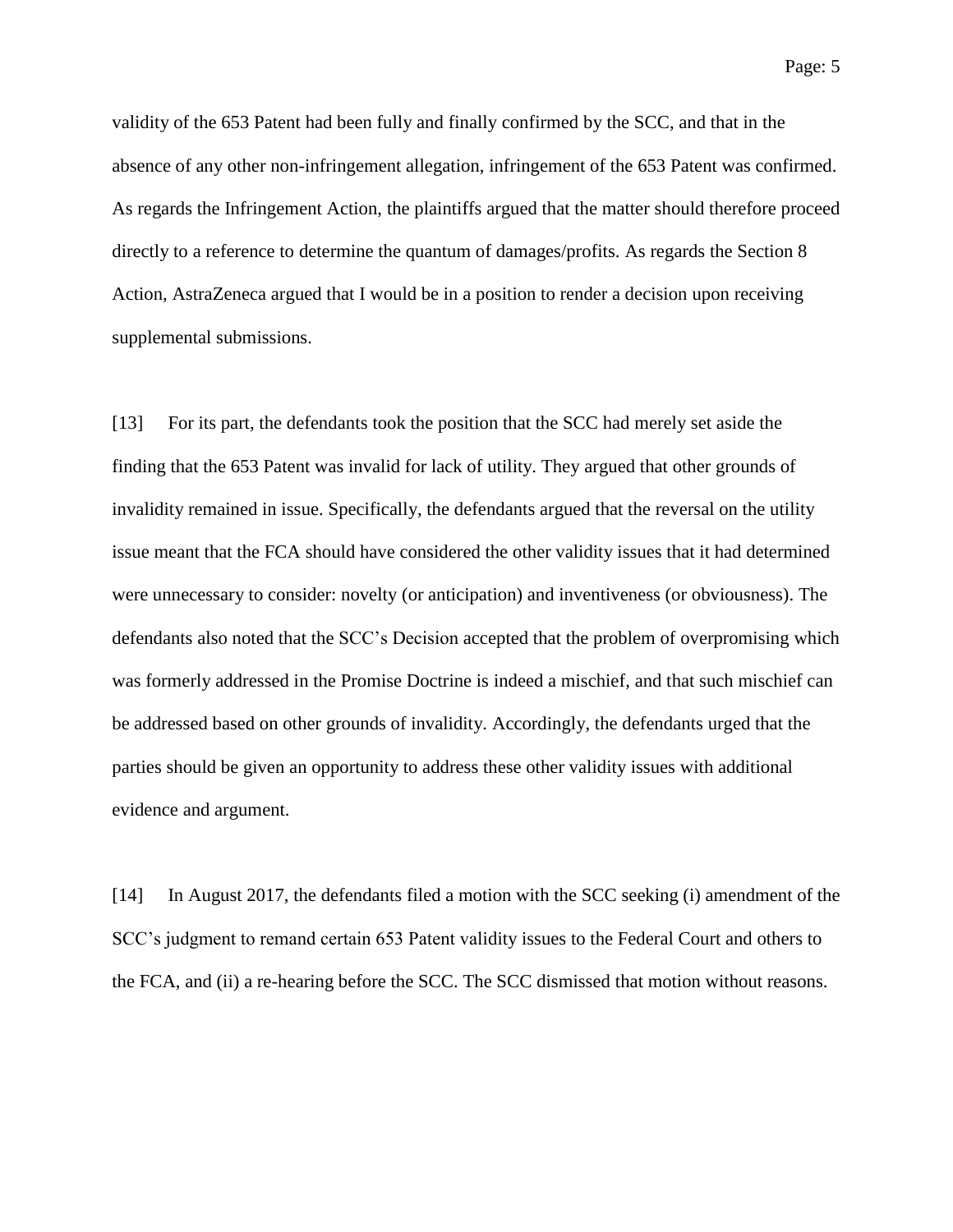[15] Following a series of trial management conferences, I set a date of January 11, 2018 for supplemental oral submissions in the Section 8 Action. After hearing those supplemental submissions, I dismissed Apotex's claim in the Section 8 Action for reasons that may be found at 2018 FC 181 (my Section 8 Decision).

[16] With regard to the Infringement Action, I made arrangements for the parties to file their respective motions that are the subject of the present decision. The hearing of those motions took place on January 12, 2018.

II. Motions

[17] The plaintiffs' motion seeks a declaration that the defendants have infringed the 653 Patent, and directing the quantification of their damages or the defendants' profits by a reference. The reference would concern infringement of the 653 Patent and the 994 Patent (this patent is now the subject of a separate declaration of infringement that was included in my Section 8 Decision), and would include consideration of any experimental and regulatory use exemptions as well as determination of rates and terms of pre-judgment and post-judgment interest. The plaintiffs also seek a declaration that they are entitled to elect between their damages and the defendants' profits after discovery. The plaintiffs also seek dismissal of the defendants' counterclaim. Finally, the plaintiffs request that the trial of the reference be scheduled for 15 days in February, March or April 2020.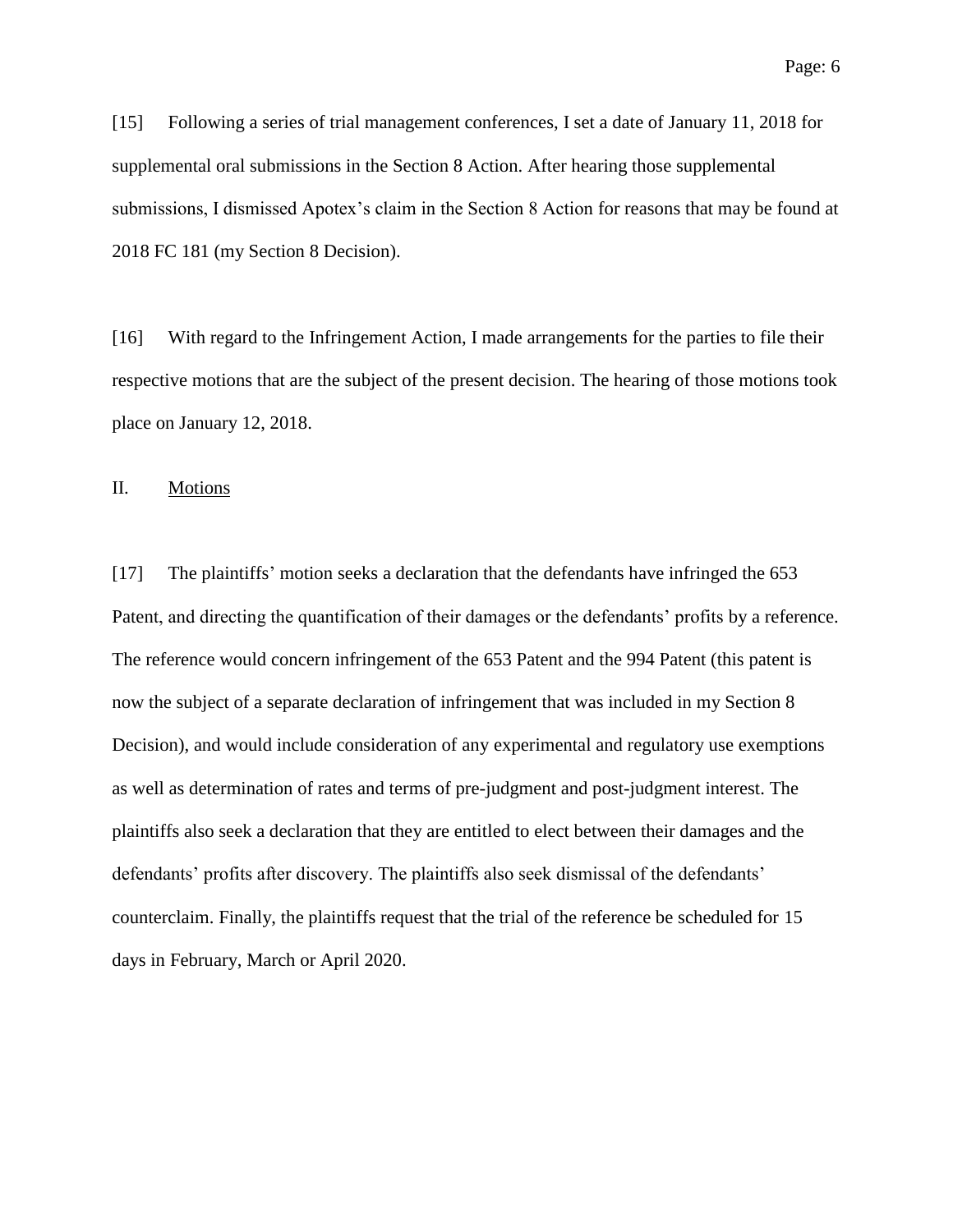[18] The defendants oppose the plaintiffs' motion and make their own motion seeking to reopen the trial that began in May 2017 to permit the question of overpromising in the 653 Patent to be adjudicated in light of the SCC's Decision.

[19] Despite the overlap in the issues addressed in the parties' respective motions, they were dealt with separately both in writing and orally. Accordingly, I address them separately in these reasons.

#### III. Analysis of the Plaintiffs' Motion

[20] The plaintiffs' argument in favour of their motion is relatively straightforward, and much as described in paragraph [\[12\]](#page-3-0) above: with the validity of the 653 Patent now finally determined and no other non-infringement issues in dispute, the plaintiffs are entitled to a declaration of infringement of the 653 Patent, and the next step is to determine the quantum of damages/profits. Likewise, there are no non-infringement issues in dispute with regard to the 994 Patent (except those related to experimental and regulatory use exceptions), so it too is ready for determination of the quantum of damages/profits.

[21] With regard to the plaintiffs' request for a declaration that they are entitled to elect between their damages and the defendants' profits, the plaintiffs note that this issue was fully addressed in closing submissions before Justice Rennie in 2013. Because of his finding that the 653 Patent was invalid, he did not rule on this issue. However, the plaintiffs argue that the submissions made in 2013 are equally applicable today.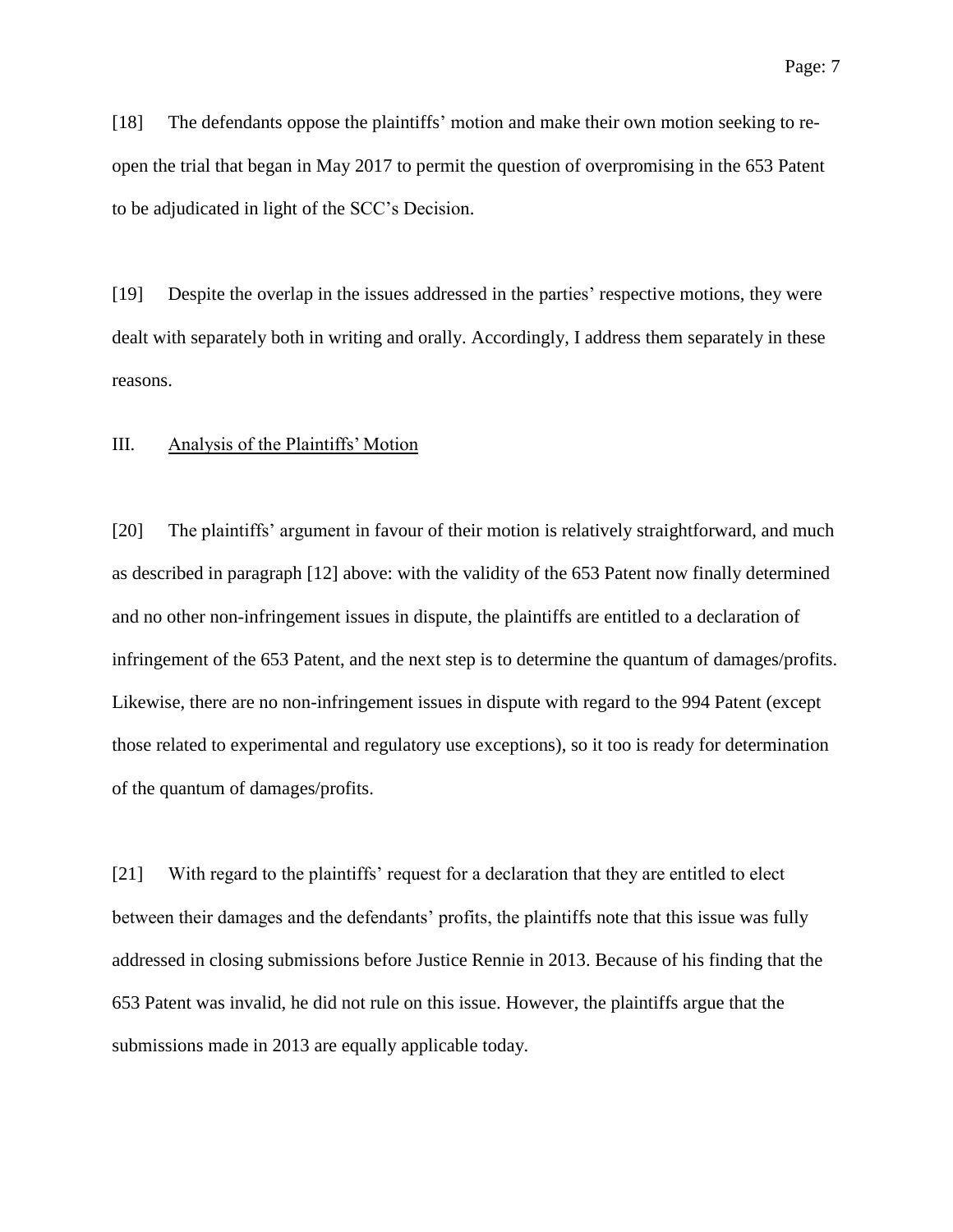[22] With regard to pre-judgment and post-judgment interest, the plaintiffs assert that they are entitled to both, and request that the rates and terms thereof be determined in the reference.

[23] As alluded to above, the defendants oppose proceeding to a reference at this stage. They argue that some issues of validity of the 653 Patent remain in dispute. They note that the SCC did not declare the 653 Patent valid or infringed. They also note that, likewise, neither Justice Rennie nor the FCA declared the 653 Patent valid or infringed. The defendants argue that the plaintiffs' motion is improper because it effectively asks this Court to vary the SCC's judgment by granting relief that it did not grant. The defendants argue that the plaintiffs should have made a motion directly to the SCC to get the relief it seeks in this motion.

[24] The defendants also argue that the plaintiffs' motion seeks to vary Justice Rennie's judgment by granting additional relief that he did not grant, such as the right to elect between their damages and the defendants' profits after discovery, and the right to pre-judgment and postjudgment interest.

[25] With regard to the 994 Patent, the defendants oppose a reference on two grounds. Firstly, though the parties have agreed on the terms of a judgment, no formal judgment has yet issued. Of course, with the issuance of my Section 8 Decision, this ground of opposition no longer applies.

[26] The second ground asserted by the defendants for opposing a reference in respect of the 994 Patent is that the parties agree that Apotex never made any commercial sales of Apo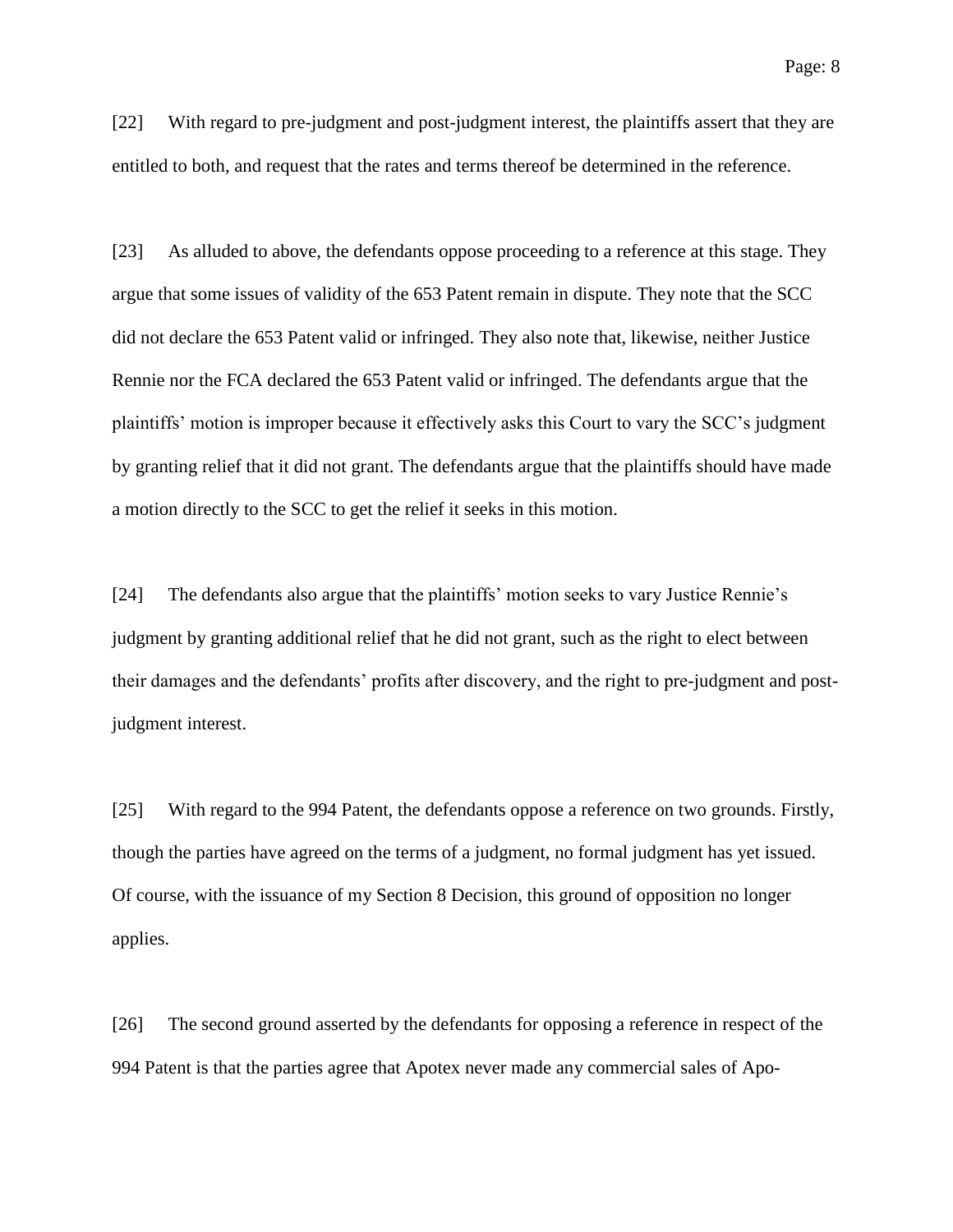Esomeprazole made by the process that infringes the 994 Patent. Though this fact does indeed appear to be undisputed, it is equally clear that the plaintiffs assert nevertheless that they are entitled to damages/profits in respect of non-commercial dealings with Apo-Esomeprazole. Though the defendants may eventually be shown to have no liability for infringement of the 994 Patent, it would not be appropriate, in my view, to decide that issue at this stage.

[27] In the alternative, the defendants favour re-opening the trial to give the parties an opportunity to address the remaining 653 Patent validity issues with additional evidence.

[28] In response to the defendants' argument that the plaintiffs seek to vary the SCC's Decision, the plaintiffs assert that they are asking for the SCC's Decision to be applied, not varied. Accordingly, as indicated in my Section 8 Decision, I have approached the SCC's Decision with a view to interpreting it, not varying it.

[29] The defendants' position that there remain other invalidity issues in dispute was addressed in my Section 8 Decision. There, I concluded that the validity of the 653 Patent was finally decided by the SCC, and that there remains no other validity issue to debate. I also stated that any doubt that might have remained about the SCC's intent in its decision concerning the validity of the 653 Patent was resolved by the dismissal of Apotex's motion to the SCC. I apply the same reasoning here as in my Section 8 Decision.

[30] Moreover, since it was never disputed that Apo-Esomeprazole falls within the scope of the claims of the 653 Patent, there remains no issue on infringement.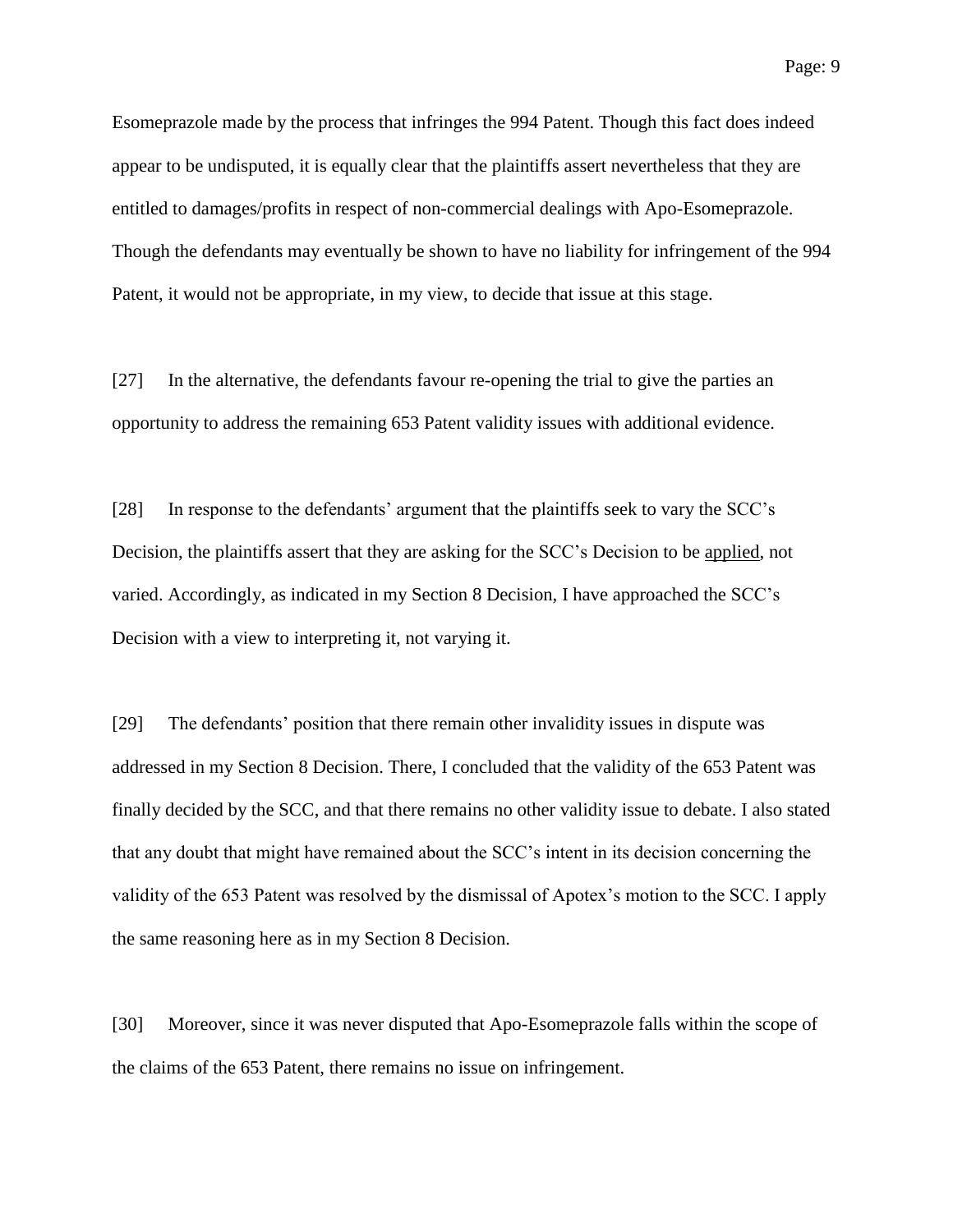[31] It follows that the plaintiffs are entitled to a declaration that the defendants have infringed the 653 Patent. In light of this declaration, as well as the declaration concerning infringement of the 994 Patent in my Section 8 Decision, the next step is to quantify the damages/profits to which the plaintiffs are entitled.

[32] With regard to the plaintiffs' request that I declare that they are entitled to elect between their damages and the defendants' profits after discovery, I recognize that this issue was argued before Justice Rennie in 2013, but not decided. Even though I have been provided with substantially the same arguments as were made before Justice Rennie, I accept the defendants' argument that certain circumstances have changed since 2013; not least the SCC's Decision that the Promise Doctrine is not good law. Such circumstances may or may not be relevant to the issue of the plaintiffs' right to elect an accounting of the defendants' profits but, in my view, it would be preferable for the parties to have the opportunity to argue the issue in full before the judge who will decide it. I see no important reason that the parties should not proceed on the basis that the right to elect profits will be considered as part of the reference, after discovery on both damages and profits.

[33] Just as with the right to elect profits, Justice Rennie's judgment did not provide for prejudgment or post-judgment interest because he found the 653 Patent invalid. The defendants again urge me not to award interest at this time, in part because of certain changed circumstances. As with the right to elect profits, I conclude that it would be preferable for the parties to have the opportunity to argue this issue before the judge who will decide it.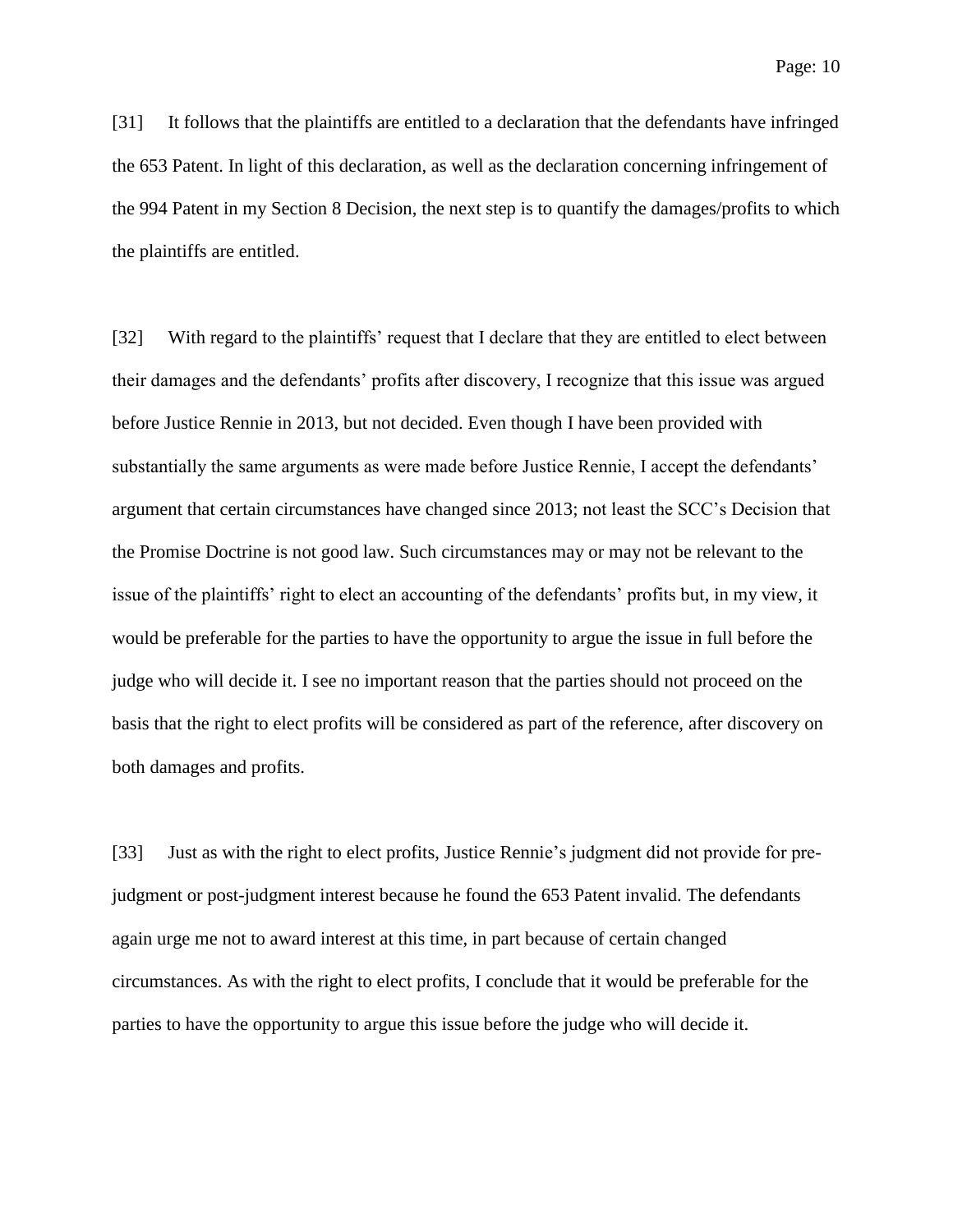[34] Finally, with regard to the plaintiffs' request that a trial date be set, it is my view that this is a matter better dealt with by the case management judge who can also address the scheduling of steps leading to trial.

#### IV. Analysis of the Defendants' Motion

[35] Having decided to grant the substance of the plaintiffs' motion, and having concluded that there remain no issues concerning the validity of the 653 Patent to debate, there is no point in re-opening the trial as the defendants urge.

[36] The defendants argue certain grounds on which I have the discretion to re-open the trial. The plaintiffs dispute these grounds, and much of the time spent on this motion was devoted to the question of whether I have any discretion to exercise. I need not decide this question because, even if I have discretion to re-open the trial, I decline to exercise that discretion for the reasons discussed herein and in my Section 8 Decision.

### V. Conclusions

[37] I have concluded that the plaintiffs are entitled to a declaration that the defendants have infringed the 653 Patent. The plaintiffs are also entitled to an order directing the quantification of their damages or the defendants' profits by a reference. In light of the declaration of infringement of the 994 Patent in my Section 8 Decision, the reference shall consider infringement of the 653 Patent and the 994 Patent. It shall also consider the following:

1. any experimental and regulatory use exemptions,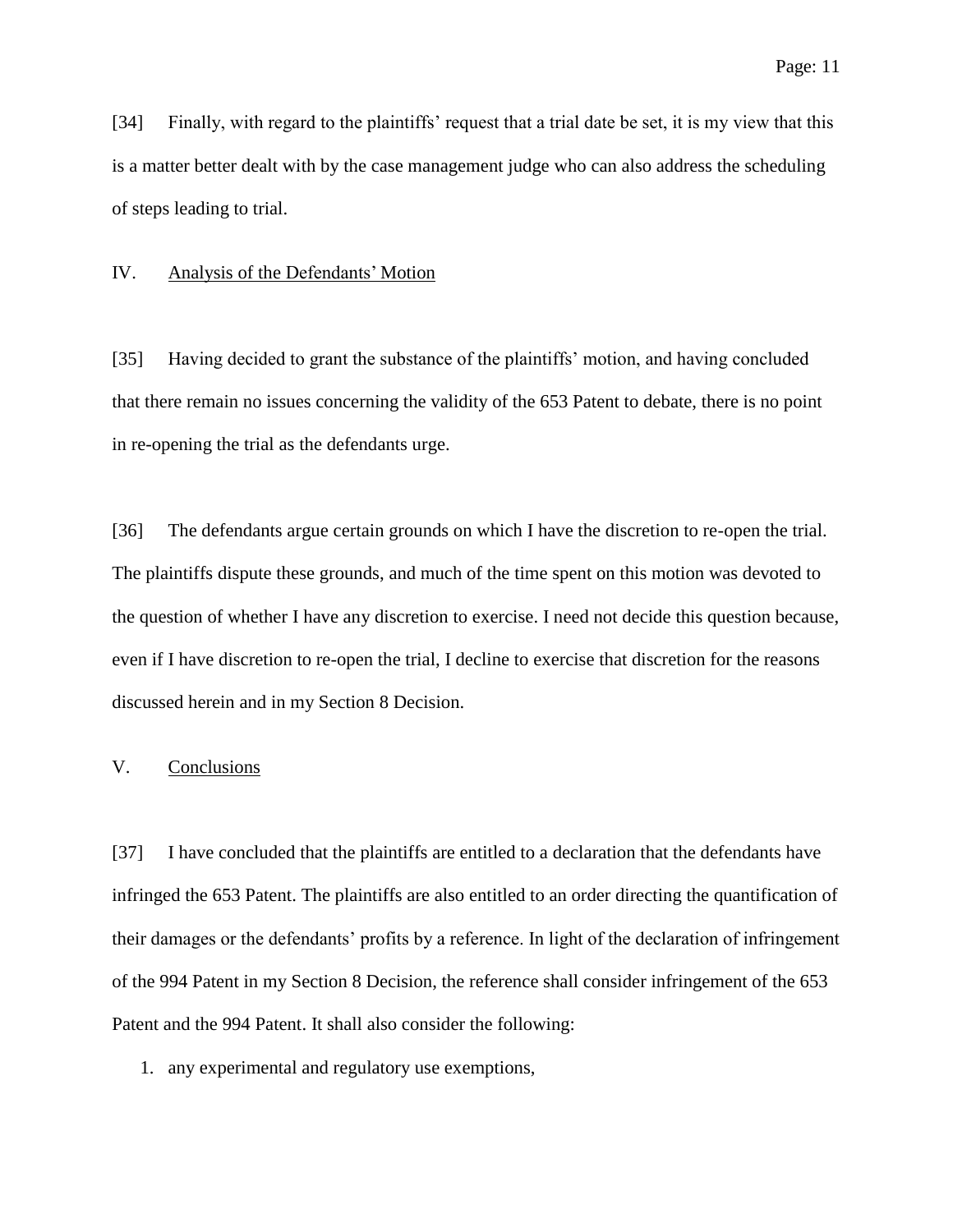- 2. whether the plaintiffs will be allowed to elect an accounting of the defendants' profits instead of their own damages, and
- 3. whether the plaintiffs will be awarded pre-judgment and post-judgment interest, and if so, the rates and terms thereof.

[38] For greater certainty, and subject to any further order in this matter, discovery shall encompass both the plaintiffs' damages and the defendants' profits.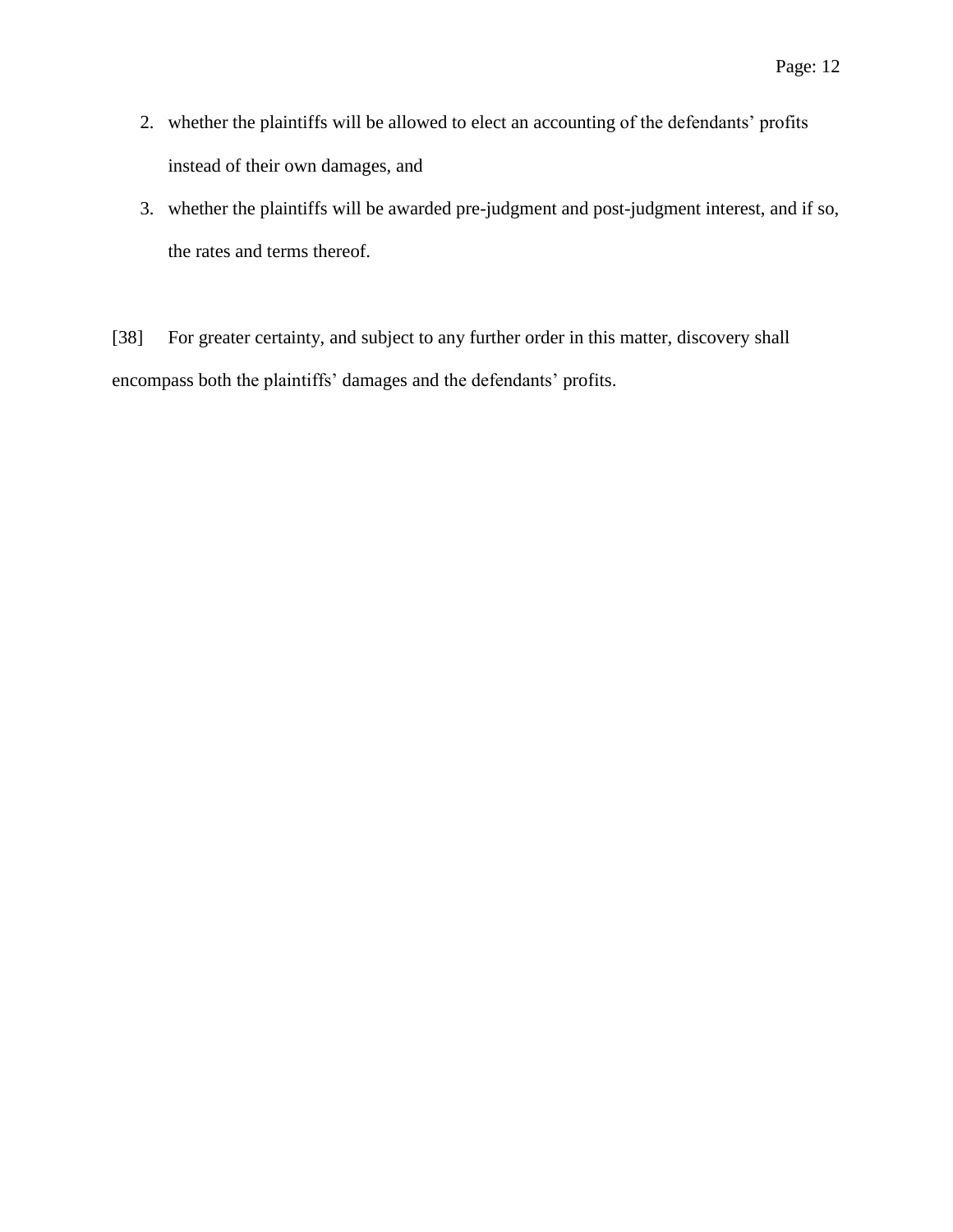#### **ORDER in T-1668-10**

### **THIS COURT ORDERS that**:

- 1. The plaintiffs' motion is granted in part.
- 2. The defendants' motion is dismissed.
- 3. Each of the defendants has infringed Canadian Patent No. 2,139,653 (the 653 Patent).
- 4. The quantification of the plaintiffs' damages from infringement of the 653 Patent and of Canadian Patent no. 2,193,994 (the 994 Patent) or the defendants' profits arising from their infringement of the 653 and 994 Patents will be determined at a trial preceded by discovery, which trial shall also consider:
	- a. The pleaded experimental and regulatory use defence;
	- b. Whether the plaintiffs are entitled to elect an accounting of the defendants' profits; and
	- c. Whether the plaintiffs are entitled to pre-judgment and post-judgment interest, and if so, the rates and terms thereof.
- 5. The defendants shall pay the plaintiffs' costs of both motions in any event of the cause.

"George R. Locke" Judge